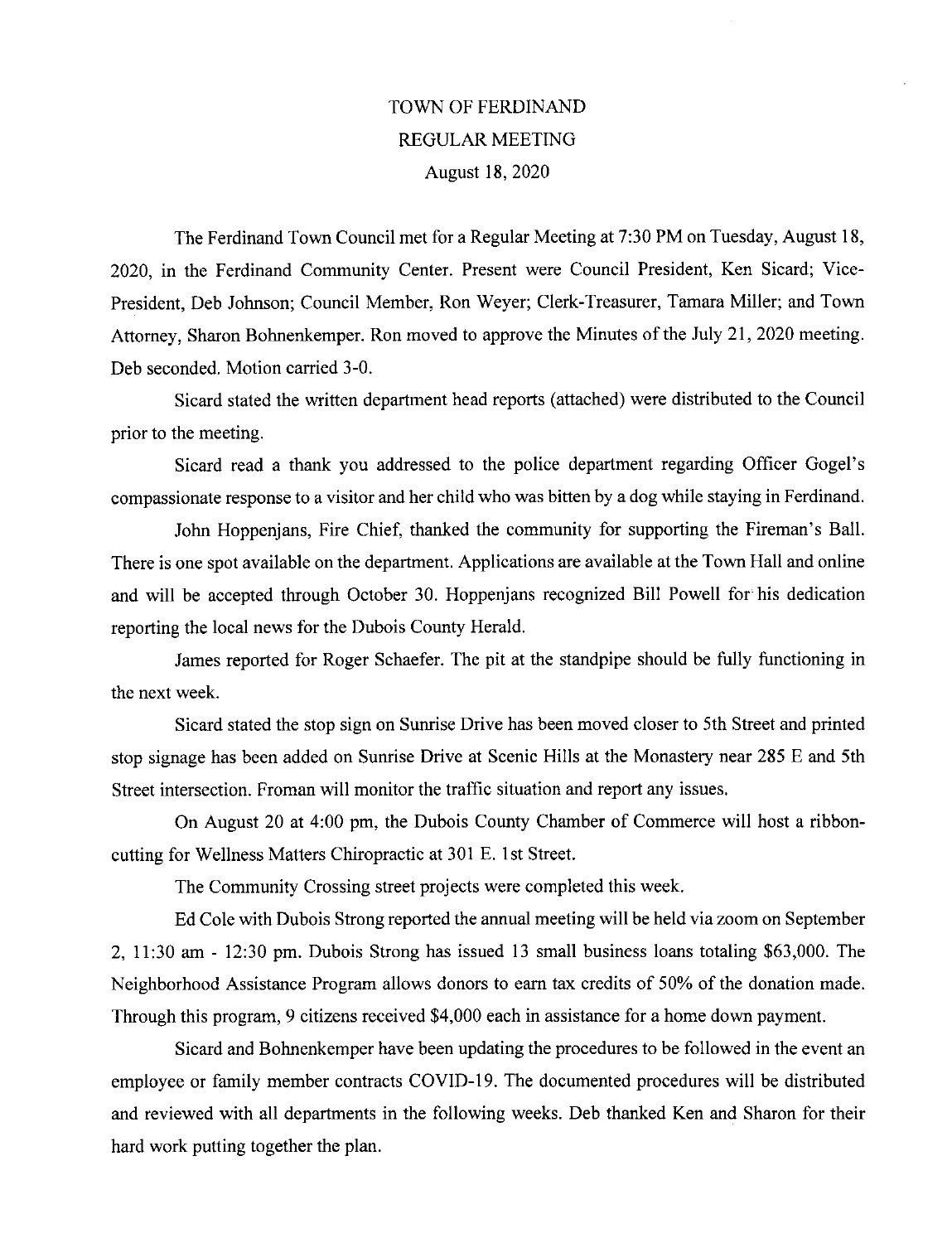Sicard moved to extend the Emergency Order and will continue through the date of the next Town Council meeting and will be updated as new guidelines are set by the Governor of Indiana. Deb seconded. Motion carried 3-0.

The Legion has requested the following dates for Burn Permits for 2020: October 11, November 8, December 13, for 2021: January 10, February 14, March 14 & April 11. Ron moved to approve the request. Deb seconded. Motion carried 3-0.

Ken moved to allow Don Foerster to attend an AIM Code Enforcement webinar on August 26th for \$50. Deb seconded. Motion carried 3-0.

Ron moved to allow Sicard to sign the Shredding & Recycling Agreement with Kimball International for free shredding service. Deb seconded. Motion carried 3-0.

Ron moved to approve Deb's request to form the health insurance committee with representation from each department. Ken seconded. Motion carried 3-0.

Deb moved to approve Sicard to sign the Second Amendment to the NextEra Guaranty to update the contact information to be the Ferdinand Town Hall address. Ron seconded. Motion carried 3-0.

Sicazd stated there will be more information regarding the Town Hall exterior renovation at the next meeting.

Miller stated two Hughes Paving invoices have been included in the regulaz claims register. One for \$199,996.50 for the CCMG contract amount and an invoice for \$3,356.77 for wedge and level work on Missouri Street. Lueken explained the necessity of the additional work and requested the invoices be paid as part of the regular claims. The town has sent an invoice to Hughes for damage done to water valve risers during the milling process by its subcontractors. Lueken will work with Bohnenkemper to document locations where there were azeas of less than full depth replacement.

The October 2020 Rosenvolk is still being discussed.

James stated the plan is to purchase a new backhoe to be shared between four departments: street, water, sewer, and electric and trade in one of the existing backhoes. Bohnenkemper will mail out solicitations for quotes. Quotes will be opened at the September 15, 2020 meeting at 8:00 pm.

Sicard moved that the 2021 Budget Hearing be set for September 15, 2020, at 7:50 pm at the Ferdinand Community Center and a 2021 Budget Adoption meeting be set for September 29, 2020, at 5:30 pm at the Town Hall. Ron seconded. Motion carried 3-0.

Miller requested permission to advertise for the Additional Appropriation for a Capital Outlay of \$149,998 for the Community Crossing paving project. The hearing will be on September 15, 2020, at 8:15 pm. Deb moved to approve. Ron seconded. Motion carried 3-0.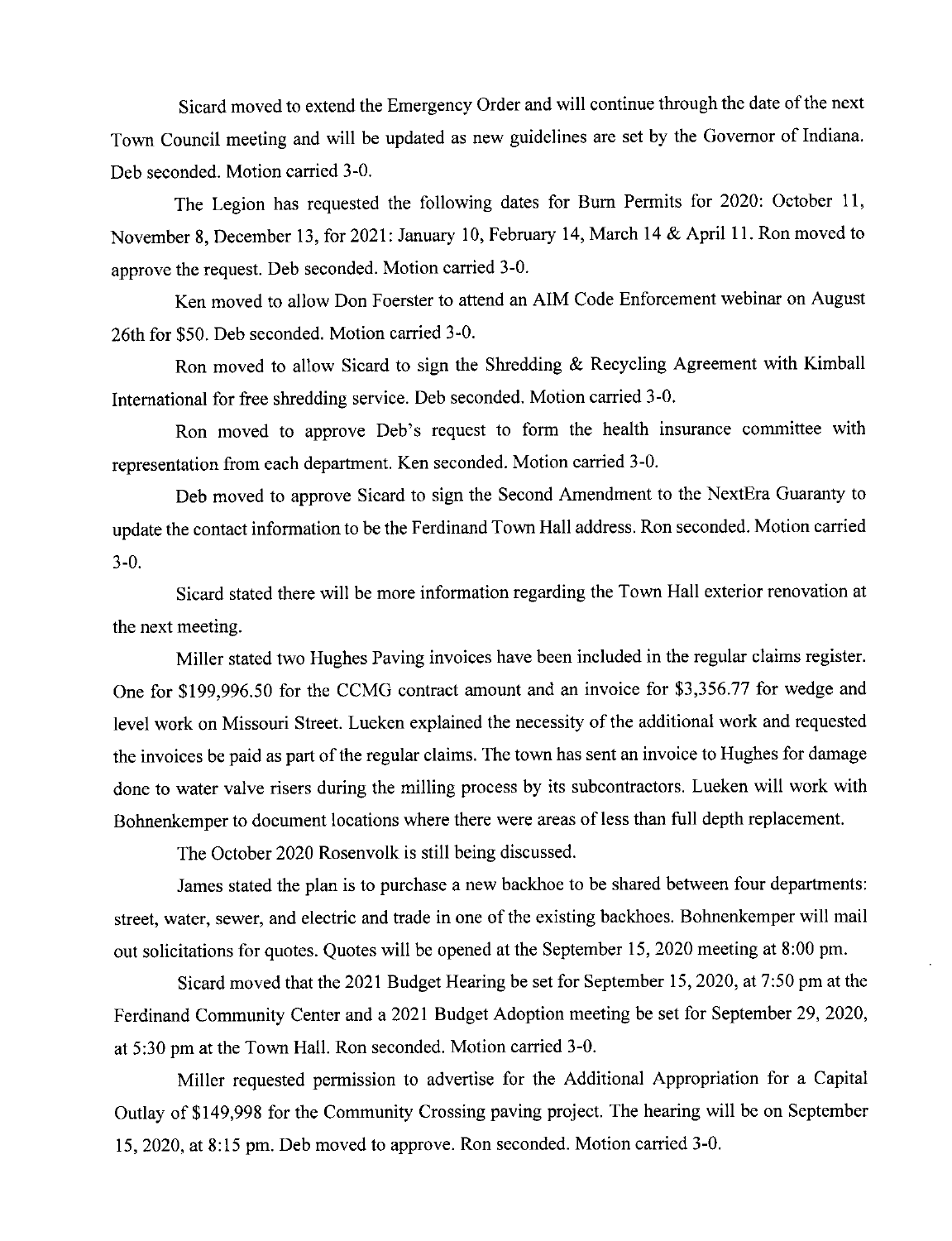The employee handbook is nearing completion.

Miller stated there are trash stickers available in sheets of 10 for \$15 at the Town Hall.

Ron moved to approve regular claims. Deb seconded. Motion carried 3-0.

The following announcements were read:

## ANNOUNCEMENTS:

Town Council Meeting Town Council Budget Hearing Town Council Budget Adoption (Town Hall) BZA Plan Commission Park Board Economic Development Comm.

Tuesday Tuesday Tuesday Wednesday Wednesday Wednesday Monday

September 15, 2020 at 7:30 PM September 15, 2020 at 7:50 PM September 29, 2020 at 5:30 PM August 26, 2020 at 6:30 PM August 26, 2020 at 7:00 PM Cancelled September 9, 2020 at 4:30 PM September 21, 2020 at 6:00 PM

Deb moved to adjourn. Ron seconded. Motion carried 3-0. Meeting adjourned at 8:20 PM.

ATTEST:

m Milles

Clerk-Treasurer

FERDINAND TOWN COUNCIL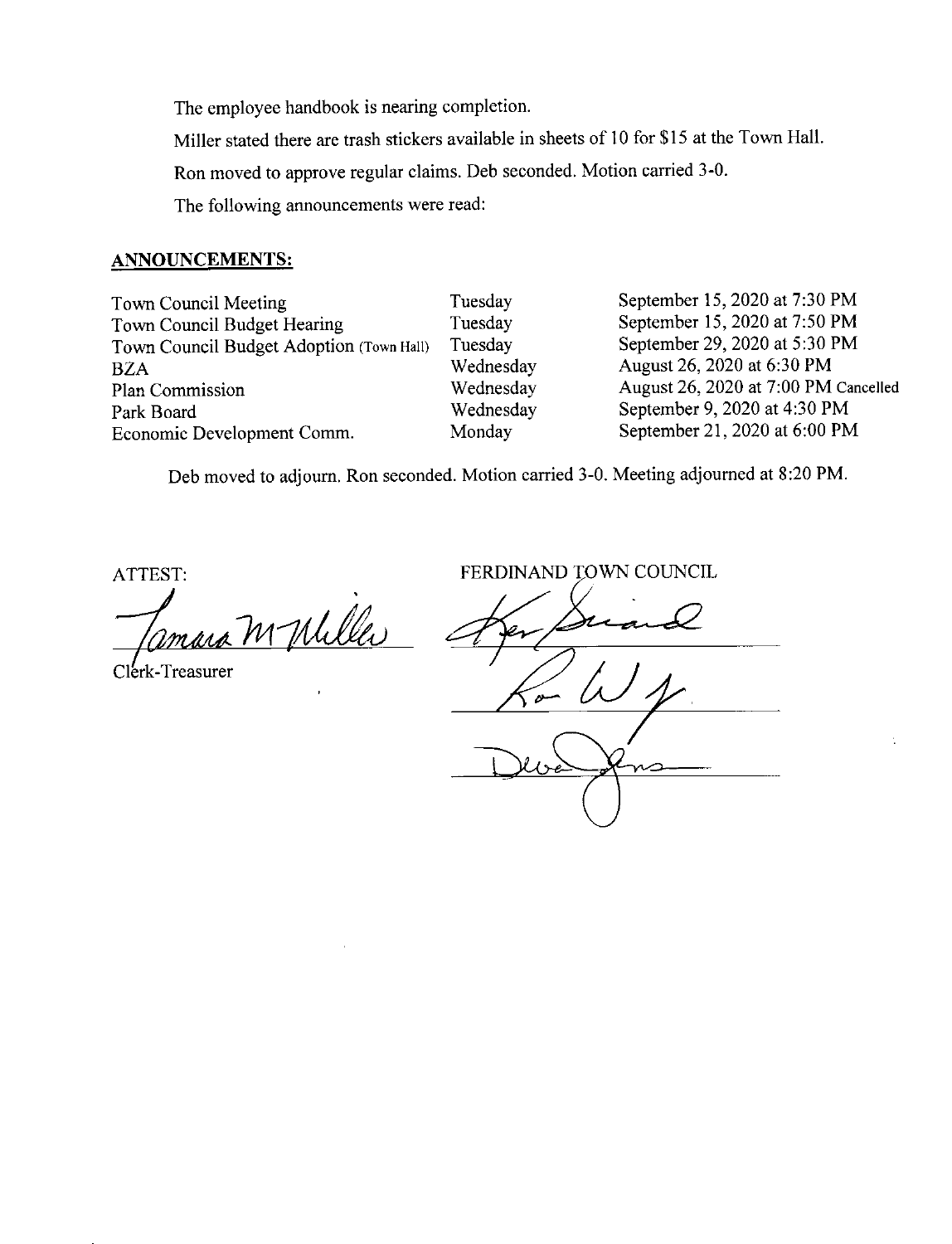## **Ferdinand Police Department**

243 W 10th Street, Ferdinand Indiana 47532 Phone: 812-367-1806 / Fax: 812-998-2094

| <b>Chief of Police: Lloyd Froman</b> |                         | <b>Assistant Chief: Brian Seffernick</b>          |                         |  |  |  |  |  |  |  |
|--------------------------------------|-------------------------|---------------------------------------------------|-------------------------|--|--|--|--|--|--|--|
| <b>Total Calls For Service</b>       | 235                     |                                                   |                         |  |  |  |  |  |  |  |
| Miles Driven                         | 5149                    | <b>Calls For Service Report</b><br><b>LADINAR</b> |                         |  |  |  |  |  |  |  |
| <b>Total Gallons</b>                 | 514                     | <b>July 2020</b>                                  | otiel                   |  |  |  |  |  |  |  |
| Average MPG                          | 10.01751                |                                                   |                         |  |  |  |  |  |  |  |
| <b>Complaint Type</b>                | <b>Total</b>            | <b>Complaint Type</b>                             | <b>Total</b>            |  |  |  |  |  |  |  |
| Alarm                                | 9                       | Missing Person Adult/Child                        | 1                       |  |  |  |  |  |  |  |
| <b>Animal Complaint</b>              | 6                       | Parking Violation                                 | $\bf{0}$                |  |  |  |  |  |  |  |
| <b>Assist Other Agency</b>           | 8                       | Property Lost/Found/Recovered                     | $\bf{0}$                |  |  |  |  |  |  |  |
| Battery/ Assault                     | 1                       | Protective/Restraining Order                      | $\bf{0}$                |  |  |  |  |  |  |  |
| Burglary (attempted)                 | $\bf{0}$                | Prowler (report of)                               | $\bf{0}$                |  |  |  |  |  |  |  |
| <b>Burning Complaint</b>             | $\bf{0}$                | Report to Station                                 | $\overline{3}$          |  |  |  |  |  |  |  |
| Child Abuse/Neglect                  | $\bf{0}$                | <b>Return Messages</b>                            | 46                      |  |  |  |  |  |  |  |
| Civil Matter /Dispute                | 1                       | State Dispatch                                    | 25                      |  |  |  |  |  |  |  |
| <b>Citizen Assist</b>                | 3                       | Scam                                              | $\mathbf{I}$            |  |  |  |  |  |  |  |
| Debris in Roadway                    | $\bf{0}$                | <b>Security Check</b>                             | $\bf{0}$                |  |  |  |  |  |  |  |
| Disabled/Stranded Vehicle            | 4                       | Suicide/or a Suicidal Person                      | $\overline{\bf 4}$      |  |  |  |  |  |  |  |
| Disturbance/Disorderly Person        | 1                       | Suspicious Person/Vehicle                         | 5                       |  |  |  |  |  |  |  |
| Drug Complaint                       | 1                       | Theft                                             | 3                       |  |  |  |  |  |  |  |
| Domestic Problem                     | 3                       | <b>Traffic Control</b>                            | 11                      |  |  |  |  |  |  |  |
| Escort                               | 3                       | <b>Traffic Warnings</b>                           | 21                      |  |  |  |  |  |  |  |
| Eviction                             | $\bf{0}$                | <b>Traffic Citations</b>                          | $\overline{\mathbf{4}}$ |  |  |  |  |  |  |  |
| Extra Patrol                         | $\overline{2}$          | Trespassing                                       | $\bf{0}$                |  |  |  |  |  |  |  |
| Fight                                | $\overline{2}$          | Threats/Intimidation                              | $\bf{0}$                |  |  |  |  |  |  |  |
| <b>Finger Printing</b>               | $\bf{0}$                | Vandalism                                         | $\bf{0}$                |  |  |  |  |  |  |  |
| Fire                                 | $\overline{\mathbf{4}}$ | Vehicle Accident                                  | 6                       |  |  |  |  |  |  |  |
| General Information                  | 30                      | Vehicle Accident Leaving the Scene                | $\bf{0}$                |  |  |  |  |  |  |  |
| Gun Permit                           | $\bf{0}$                | Vehicle Check                                     | $\overline{3}$          |  |  |  |  |  |  |  |
| Harassment                           | $\bf{0}$                | Vehicle Lock Out                                  | 14                      |  |  |  |  |  |  |  |
| Hazardous/Not Chemical               | $\bf{0}$                | Warrant                                           | $\bf{0}$                |  |  |  |  |  |  |  |
| Investigation                        | 1                       | <b>Weather Related Problems</b>                   | $\bf{0}$                |  |  |  |  |  |  |  |
| <b>Identity Theft</b>                | $\bf{0}$                | <b>Welfare Check</b>                              | 6                       |  |  |  |  |  |  |  |
| <b>Illegal Dumping</b>               | $\bf{0}$                | 911 false calls                                   | $\mathbf{1}$            |  |  |  |  |  |  |  |
| <b>Intoxicated Person</b>            | $\bf{0}$                |                                                   | $\bf{0}$                |  |  |  |  |  |  |  |
| Juvenile Incorrigible/Runaway        | 1                       |                                                   |                         |  |  |  |  |  |  |  |
| Lines/ Poles Down                    | $\bf{0}$                |                                                   |                         |  |  |  |  |  |  |  |
| Lost/Stolen License Plate            | $\bf{0}$                |                                                   |                         |  |  |  |  |  |  |  |
| Mental Subject                       | 1                       |                                                   |                         |  |  |  |  |  |  |  |

 $\frac{\hbar}{\sqrt{2}}$ 

 $\frac{1}{1}$ 

 $\mathbf{I}$ 

 $\frac{\lambda}{\lambda}$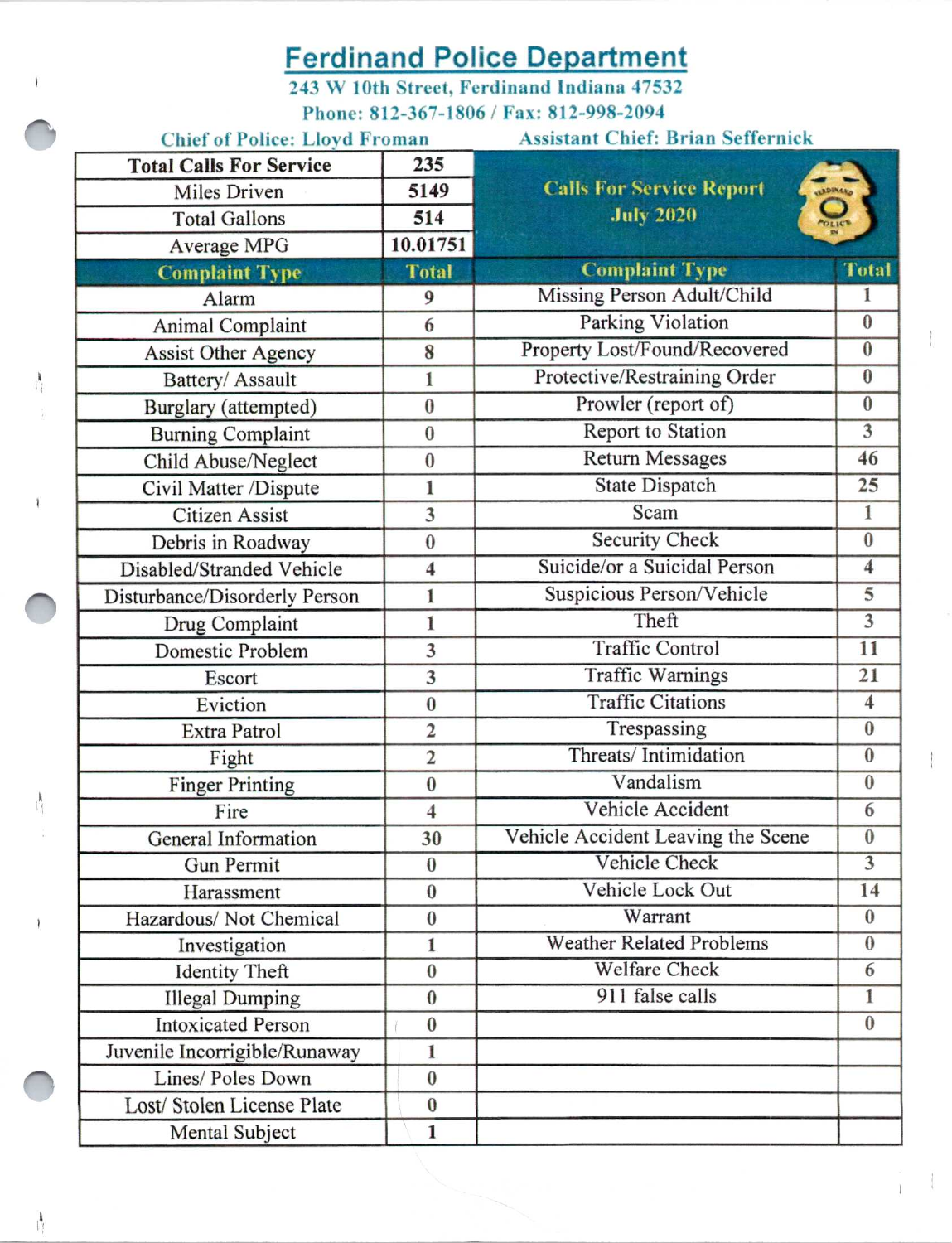| 1<br>$\mathbf{\mathbf{t}}$<br>3<br><b>Brian</b><br>Lloyd  | Ξ<br><b>FERDINAND POLIC</b><br>面<br>Rob<br>Ted |  |       | Tom<br>$\overline{\mathbf{c}}$ | Christian<br>$\sim$   | <u>E DEPARTMENT MONTHLY ACTIVITY REPORT</u><br>Joshua | Kyle         | Seth                  | Scott   | λer             | Total<br>თ            |
|-----------------------------------------------------------|------------------------------------------------|--|-------|--------------------------------|-----------------------|-------------------------------------------------------|--------------|-----------------------|---------|-----------------|-----------------------|
| $\mathbf{\mathbf{r}}$<br>$\overline{\mathbf{r}}$          |                                                |  |       | $\overline{\phantom{0}}$       |                       |                                                       |              |                       |         |                 | ဖ                     |
| $\overline{\phantom{0}}$<br>$\overline{a}$<br>$\sim$<br>I |                                                |  | H.    | $\mathbf{r}$                   |                       |                                                       |              |                       |         |                 | $\infty$              |
|                                                           |                                                |  |       | $\overline{\phantom{a}}$       |                       |                                                       |              |                       |         |                 | $\blacktriangleleft$  |
|                                                           |                                                |  |       |                                |                       |                                                       |              |                       |         |                 | $\circ$               |
|                                                           |                                                |  |       |                                |                       |                                                       |              |                       |         |                 | $\circ$               |
|                                                           |                                                |  |       |                                |                       |                                                       |              |                       |         |                 | ۰                     |
|                                                           |                                                |  |       | $\mathbf \tau$                 |                       |                                                       |              |                       |         |                 | $\mathbf{\mathbf{r}}$ |
| $\mathbf{\mathbf{t}}$<br>$\mathbf \tau$                   |                                                |  |       |                                |                       |                                                       |              |                       |         |                 | $\mathbf{r}$          |
|                                                           |                                                |  |       |                                |                       |                                                       |              |                       |         |                 | $\circ$               |
| ſ<br>$\mathbf \tau$                                       |                                                |  |       | $\overline{ }$                 | $\mathbf{\mathbf{f}}$ |                                                       |              |                       |         |                 | 4                     |
| $\overline{\phantom{0}}$                                  |                                                |  |       |                                |                       |                                                       |              |                       |         |                 | ⊣                     |
|                                                           |                                                |  |       |                                |                       |                                                       |              | $\mathbf{r}$          |         |                 | $\blacktriangleright$ |
| 1                                                         |                                                |  |       | $\mathbf \tau$                 |                       |                                                       |              |                       |         |                 | m                     |
| $\mathbf{\mathbf{t}}$<br>$\mathbf{\mathbf{t}}$            |                                                |  |       |                                |                       |                                                       |              |                       |         |                 | m                     |
|                                                           |                                                |  |       |                                |                       |                                                       |              |                       |         |                 | $\circ$               |
| 2                                                         |                                                |  |       |                                |                       |                                                       |              |                       |         |                 | $\sim$                |
|                                                           |                                                |  |       |                                |                       |                                                       |              | $\mathbf{\mathbf{t}}$ |         |                 | $\sim$                |
|                                                           |                                                |  |       |                                |                       |                                                       |              |                       |         |                 | $\circ$               |
| $\overline{\phantom{0}}$<br>1<br>1                        |                                                |  | H     |                                |                       |                                                       |              |                       |         |                 | 4                     |
| 5<br>$\mathbf{\overline{1}}$<br>L<br>$\infty$             |                                                |  | m     |                                | 4                     | Î                                                     | $\mathbf{f}$ |                       |         |                 | 30                    |
|                                                           |                                                |  |       |                                |                       |                                                       |              |                       |         |                 | $\circ$               |
|                                                           |                                                |  |       |                                |                       |                                                       |              |                       |         |                 | $\circ$               |
|                                                           |                                                |  |       |                                |                       |                                                       |              |                       |         |                 | $\circ$               |
|                                                           |                                                |  |       |                                |                       |                                                       |              |                       |         |                 | $\blacktriangleright$ |
|                                                           |                                                |  |       |                                |                       |                                                       |              |                       |         |                 | $\circ$               |
|                                                           |                                                |  |       |                                |                       |                                                       |              |                       |         |                 | $\circ$               |
|                                                           |                                                |  |       |                                |                       |                                                       |              |                       |         |                 | $\circ$               |
|                                                           |                                                |  |       | 1                              |                       |                                                       |              |                       |         |                 | $\blacktriangleright$ |
|                                                           |                                                |  |       |                                |                       |                                                       |              |                       |         |                 | $\circ$               |
|                                                           |                                                |  |       |                                |                       |                                                       |              |                       |         |                 | $\circ$               |
|                                                           |                                                |  |       |                                |                       |                                                       |              |                       |         |                 |                       |
|                                                           |                                                |  |       |                                |                       |                                                       |              |                       |         |                 | $\circ$               |
|                                                           |                                                |  |       |                                |                       |                                                       |              |                       |         |                 | O                     |
| ######  #####  #####  #####                               |                                                |  | ##### | #DIV/0!                        | #DIV/0!               | #DIV/0!                                               | #DIV/0!      | #DIV/0!               | #DIV/0! | #DIV/0! #DIV/0! | #DIV/0!               |
|                                                           |                                                |  |       |                                |                       |                                                       |              |                       |         |                 |                       |

 $\begin{array}{c} \begin{array}{c} 1 \\ 1 \end{array} \end{array}$ 

 $\frac{1}{\pi}$ 

 $\label{eq:1} \begin{array}{c} \textbf{1} \end{array}$ 

 $\frac{1}{\lambda}$